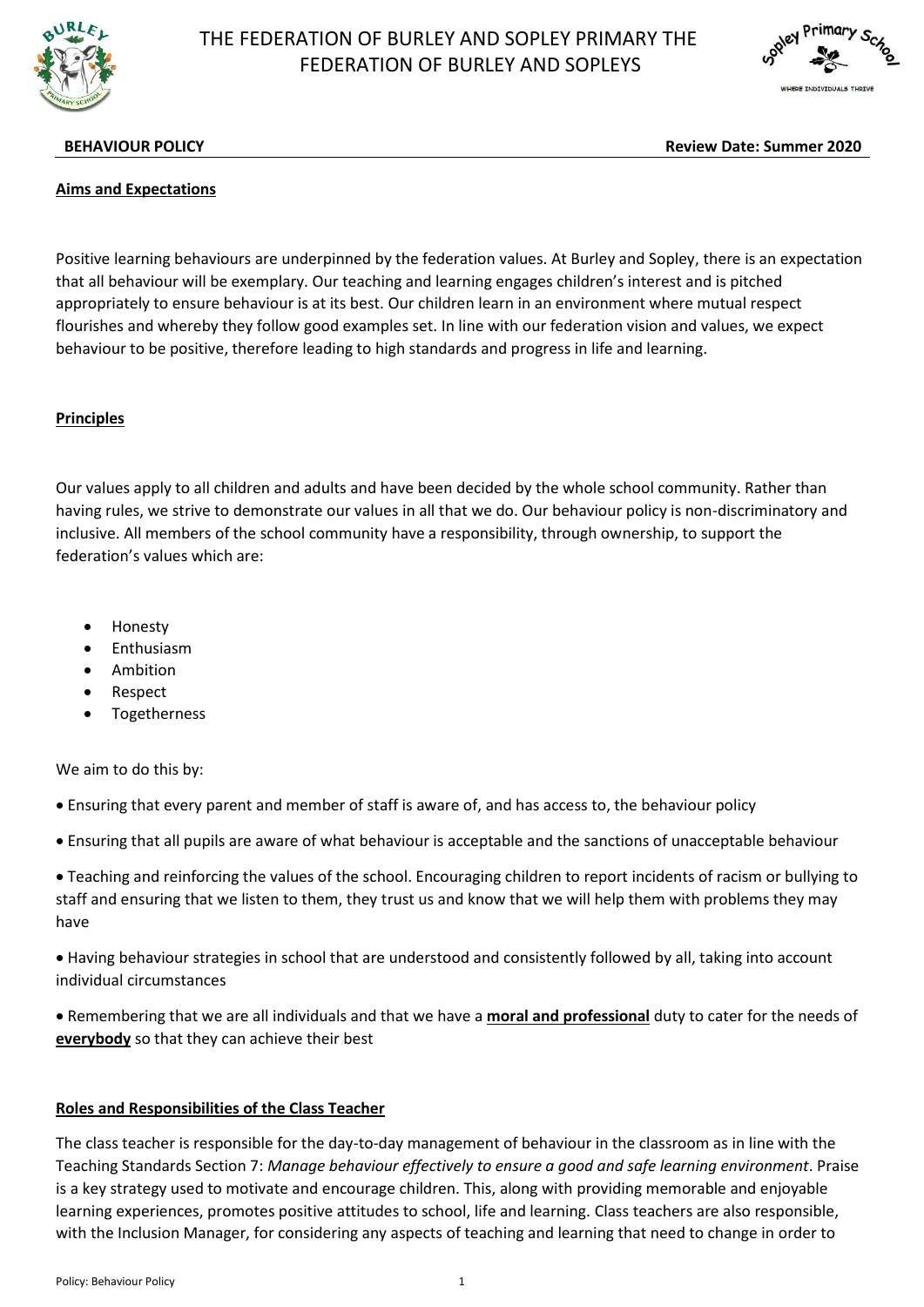alter a pattern of behaviour. This may include seating arrangements, differentiation of work, LSA support or the classroom environment. Class Teachers are responsible in applying consistency for children, and having a strong knowledge of the 'individual' child and their interests.

## **LEADERSHIP TEAM**

The Executive Head Teacher and Executive Deputy Head Teacher, are responsible for the day to day management of behaviour in the school. They should only be called for if a child's behaviour is stopping other children from learning or the children are a danger to themselves, others or property. Behaviour logs are completed by the Head and Deputy for all incidents which they deal with. This level of involvement will come as a result of a child finding it difficult to sustain positive behaviour over a period of time or a 'severe' incident of behaviour as outlined above. If necessary, the Executive Head Teacher or Executive Deputy Head Teacher will work with Class Teachers and Children in positive behaviour strategies through the use of a collective behaviour chart with set targets that are discussed with leadership, teachers, LSAs, children and parents. The Executive Head Teacher is responsible in deciding if any behaviour should lead to an exclusion, and will be responsible for the communication of the exclusion to parents, the Local Authority, and child, as well as a reintegration interview on returning to school.

## **SENDCo**

The SENDCo supports teachers through discussion of PLP and behaviour plan targets and the involvement of outside agencies including any referrals which may need to be made, such as the Primary Behaviour Support (PBS) service, or Education Inclusion Service (EIS)

## **LSAS**

LSAs use the strategies in place to support the class teacher with behaviour management issues and ensure the teacher is informed of any incidents within and outside of the classroom. LSAs may work with identified children in groups, one to one situations or within the classroom to help the class teacher to manage behaviour within the class.

## **CHILDREN**

The children are encouraged to take ownership of their behaviour through discussion work and reconciliation. Children are encouraged to think about, and discuss, what has led them to the point of poor behaviour and what can be done to rectify the situation. Children are involved in discussions in SEAL and PSHE sessions, time out sessions or behaviour groups or one to one work.

## **PARENTS**

Parental involvement is crucial for successful behaviour at school. Parents are asked to support the school through;

- Ensuring children attend school in good health, punctually and regularly.
- Supporting staff in the implementation of all school policies

 Taking an active interest in their child's behaviour and attainment through attending meetings, signing behaviour records and so on.

 Attending meetings such as parent evenings, ensuring early contact with the school to discuss matters which may affect the child's well being or achievement.

 Be prepared to work in partnership with the school to improve their child's attitudes to school, life and learning if necessary.

 Praising their child when high achievement and effort is reported and discussing any incidents of negative behaviour with them that is reported by the school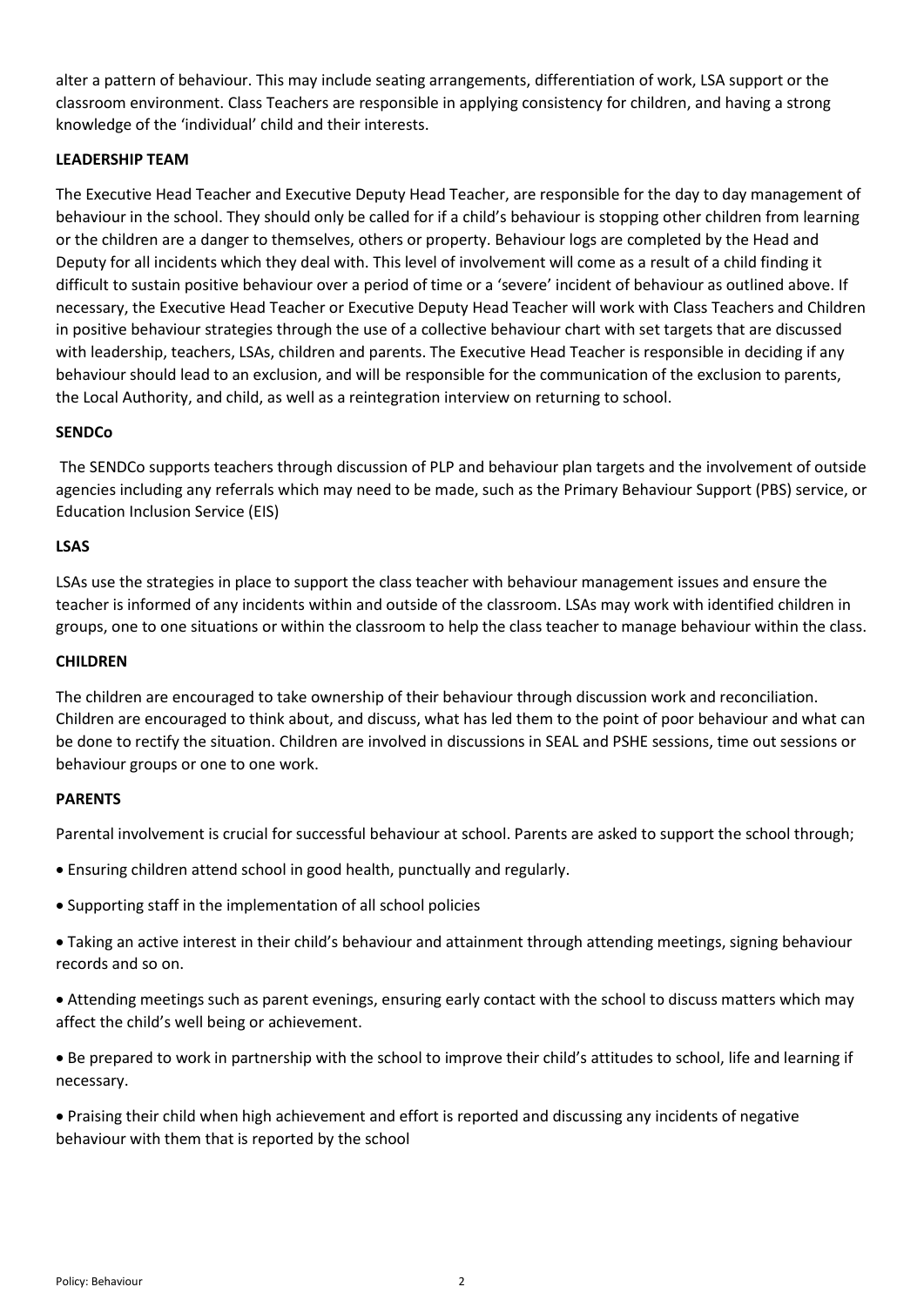## **Rewards & Praise**

As a federation, we reward and praise children for demonstrating our school values, which happens in a variety of ways. Teachers are encouraged to send children who have demonstrated a school value to the Executive Headteacher or Executive Deputy Headteacher for praise and acknowledgement. We are positive in our approach and notice and reward good behaviour at every opportunity using a range of rewards. The children are made aware of the rewards system in their class and in both schools as a whole.

## Rewards include:

- Green card on behaviour chart
- Dojo's
- Extra responsibilities in the classroom e.g. monitors
- Certificates to take home or display in the class
- Special privileges e.g. extra playtime, class rewards
- Sharing achievements with parents
- Sharing achievements with other staff
- WOW work on display in the hall
- 'Good to be gold' cards on behaviour chart
- One child per class will be chosen to sit on the golden table once a week
- Praise postcards
- Verbal rewards
- Stars, stickers and smiley faces

## **Dojos**

Dojos are a whole school reward system to encourage the children to work together to follow our shared values.

- All children are grouped into four teams
- Points are given by members of staff for behaviour, good work and for following the federation's values
- Each team has a captain chosen from y6 who will collect house points/dojos weekly
- The results of the winning team will be shared and displayed during the **Celebration Assembly** on Friday and the winning team will earn a mufti day for the following Friday

## **'Good to be Green' Scheme**

Under the 'Good to Be Green' principles, each morning and afternoon is a fresh start. Every class has a behaviour chart where each morning and afternoon all children begin by earning their green card; this demonstrates the expectation that each day will be a positive one. Children know that there are consequences when making inappropriate behaviour choices.

The Good to be Green scheme provides:

- A consistent and fair approach to behaviour management
- Clear systems to reward good behaviour and sanctions for inappropriate behaviour
- A system that allows children to take ownership of their behaviour and their rewards

#### **The System**

Every child starts their morning/afternoon on a positive note by earning their green card which is displayed in their pocket of the class chart. The card is a visual reminder that the child is demonstrating our school values. If they are still on green by the end of the day, the child is awarded a tally on the class chart. 35 tallies will earn a reward badge.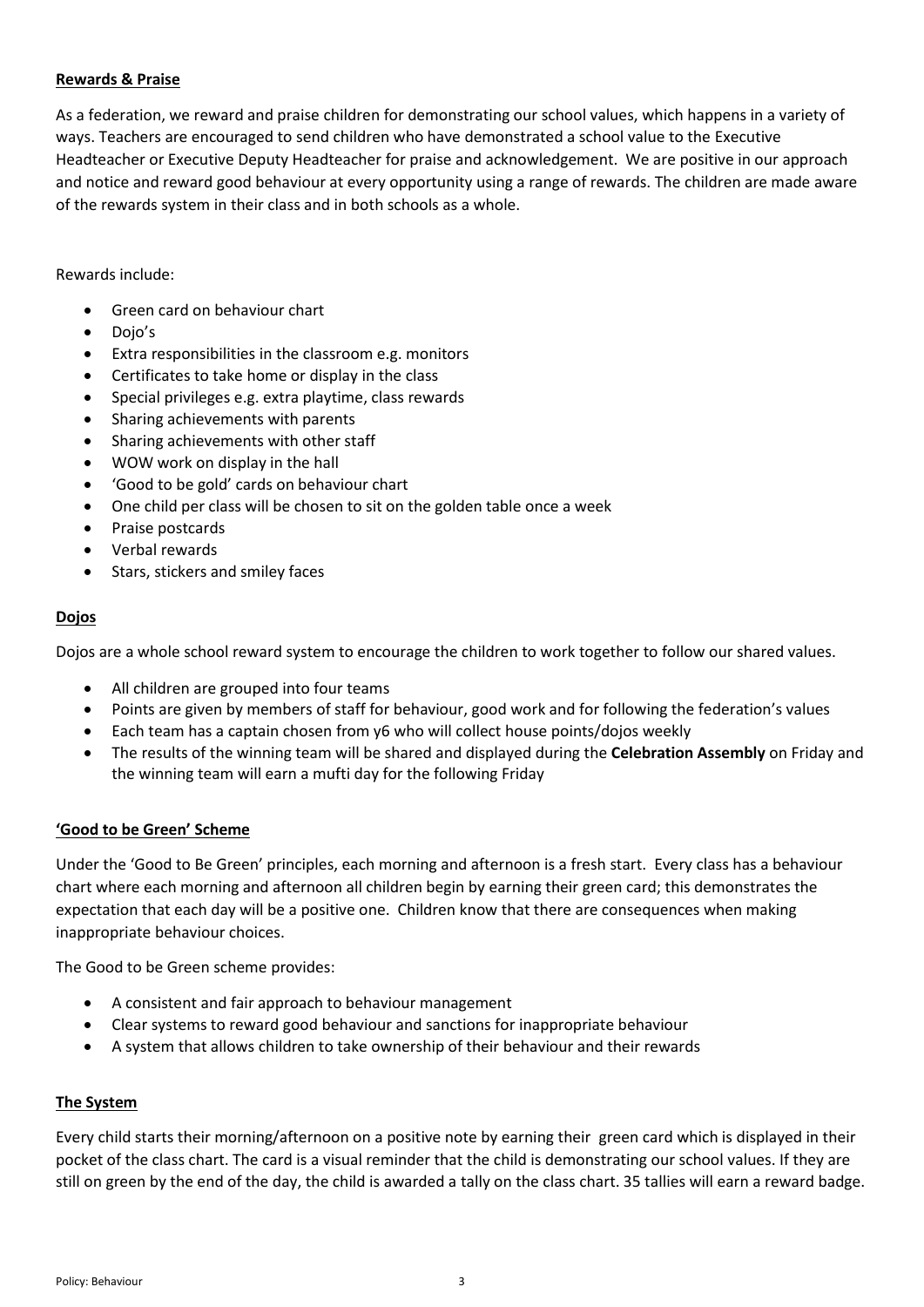Steps for inappropriate behaviour are as follows:

- A general positive comment is given e.g. 'Well done to everyone ………'
- Verbal warning is given, stating what needs to change about the behaviour
- Stop and think card is issued if the behaviour continues
- Yellow card is issued if the behaviour continues (5 minutes taken from break time/lunchtime/reward time). The yellow warning gives the child the opportunity to reflect, consider and review their behaviour. It is possible for a child to earn back a green card and this is actively encouraged
- Red card is issued if the behaviour continues (10 minutes taken from break time/lunchtime/ reward time). Persistent Level 2/ level 3 behaviour (see table below) would equate to a red card which would then have a consequence of loss of playtime or reward time and parents will be informed. Persistent Level 3 or Level 4 behaviour could result in a temporary/ permanent exclusion. A child who has received three red cards in a half term would be a cause for concern, and parents will be asked to come into school.

| Level 1                                                                                                                                                                                                                                                                                                                                                                                                                                                                                                                                                                                                            | <b>Sanction Within Classrooms:</b>                                                                                                                                                                                                                               |
|--------------------------------------------------------------------------------------------------------------------------------------------------------------------------------------------------------------------------------------------------------------------------------------------------------------------------------------------------------------------------------------------------------------------------------------------------------------------------------------------------------------------------------------------------------------------------------------------------------------------|------------------------------------------------------------------------------------------------------------------------------------------------------------------------------------------------------------------------------------------------------------------|
| Out of seat<br>Rocking on seat, slouching<br>Calling out<br>Not listening/ paying attention<br>Pushing, shoving in line<br>Running indoors<br>In wrong place<br>Not working<br>Not clearing up                                                                                                                                                                                                                                                                                                                                                                                                                     | Informal gesture: eye contact,<br>frown, gesture.<br>Moving the child to a different seat.<br>٠<br>A private reminder about the<br>behaviour we wish to see- inviting<br>them to make the right choice.<br>Repetition of task/completion of<br>work in own time. |
| Persistent Level 1 / 2                                                                                                                                                                                                                                                                                                                                                                                                                                                                                                                                                                                             | <b>Sanction Within Classrooms:</b>                                                                                                                                                                                                                               |
| Distracts others<br>Throws small objects to distract - not to<br>hurt<br>Inappropriate physical contact, e.g.<br>poking, flicking, pulling hair,<br>Complains or mutters<br>disruptively/persistently<br>Talking at an inappropriate time, or<br>asking inappropriate questions to disrupt<br>Hides work or resources<br>Interferes with other's property<br>٠<br>Minor deliberate damage (pencils)<br>Leaves the room without permission<br>Lies(older pupils)<br>٠<br>Telling lies to get others into trouble<br>Answering back or constantly<br>questioning adults decision or request<br>Persistent rough play | <b>YELLOW CARD</b> 5 minutes taken<br>away from playtime, lunchtime or<br>reward time.                                                                                                                                                                           |
| Persistent Level 2 / 3                                                                                                                                                                                                                                                                                                                                                                                                                                                                                                                                                                                             | Sanction                                                                                                                                                                                                                                                         |
| Encourages others to misbehave<br>Uses obscene words to offend<br>Causes hurt intentionally<br>Verbal abuse of adults<br>Refuses to obey instruction<br>Destroys others' work                                                                                                                                                                                                                                                                                                                                                                                                                                      | <b>RED CARD</b> sent to member of Senior<br>Leadership Team (SLT) and call<br>home/discussion with parents. 10 minutes<br>taken away from playtime, lunchtime or<br>reward time.                                                                                 |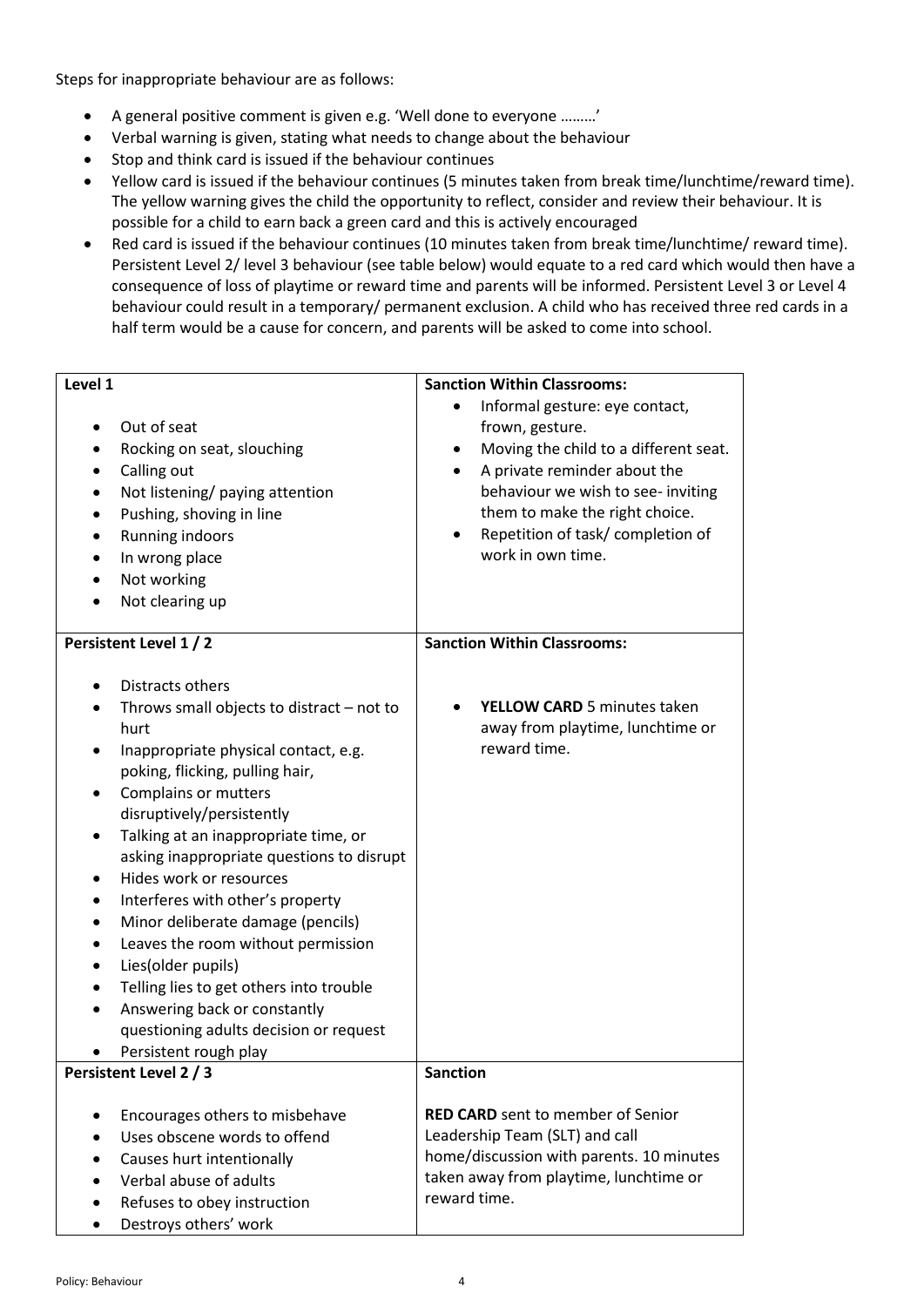|           | Insulting, name calling                                       |                                                   |
|-----------|---------------------------------------------------------------|---------------------------------------------------|
|           | Petty theft                                                   |                                                   |
| $\bullet$ | Damage to property or equipment                               |                                                   |
|           | (including play equipment).                                   |                                                   |
|           | Threatens violence                                            |                                                   |
|           | <b>Stealing</b>                                               |                                                   |
|           | Persistent Level 3 /4                                         | <b>Sanction</b>                                   |
|           | Physical or violent assault causing injury                    |                                                   |
|           | Sexualised behaviour or assault                               | <b>Immediate Red Card - Sent to HoS/ExHT</b>      |
|           | Serious damage to property (e.g.<br>vandalism)                | who will contact parents - possible<br>exclusion. |
| $\bullet$ | Carrying a weapon with the intention to<br>wound (e.g. knife) |                                                   |
|           | Persistent Bullying or racist threats and<br>abuse            |                                                   |
|           |                                                               |                                                   |

## **Sanctions**

We believe that children feel more secure if they know where the boundaries of acceptable behaviour lie and what sanctions will be used if they overstep the mark. We believe that appropriate sanctions should be applied **fairly and calmly**. The smallest possible sanction that is effective should always be used. Children need to know why they are being "punished" and need to be given the opportunity to make amends. Sanctions should be applied in a way that maintains **self-respect**. Whole group sanctions should be avoided where possible. Sanctions should be applied as soon as possible after the behaviour has occurred. Sanctions must be applied consistently, firmly, fairly and without confrontation.

#### **Support for staff**

It is recognised that dealing with behaviour difficulties can be stressful for staff and it is not always easy to ask for help. We believe that dealing with difficult behaviour is the collective responsibility of all staff in the school not just the SLT (Senior Leadership Team) and we expect staff to be supported by the parents. Where persistent poor behaviour is difficult to manage and the class teacher has **exhausted** effective behaviour strategies in the classroom or playground situation, the SLT will become involved. This may mean referring the child directly, or providing support and advice for the staff involved.

#### **Staff Responsibility and Monitoring**

**All staff** will have responsibility for the management of classroom behaviour and share responsibility for the behaviour of children around the school (e.g. walking around the school, good manners etc.). Some children may require an individual behaviour plan to outline specific strategies for managing and supporting behaviour. All staff should be aware of the specific strategies to be used for such individuals so that a consistent and agreed approach can be maintained. This may mean there are additional behaviour systems used that fall outside of 'Good to be Green'.

- Lunchtime staff are expected to manage and support behaviour at lunchtimes
- The SLT will monitor pupil behaviour at all times and will liaise with staff and parents whenever required.